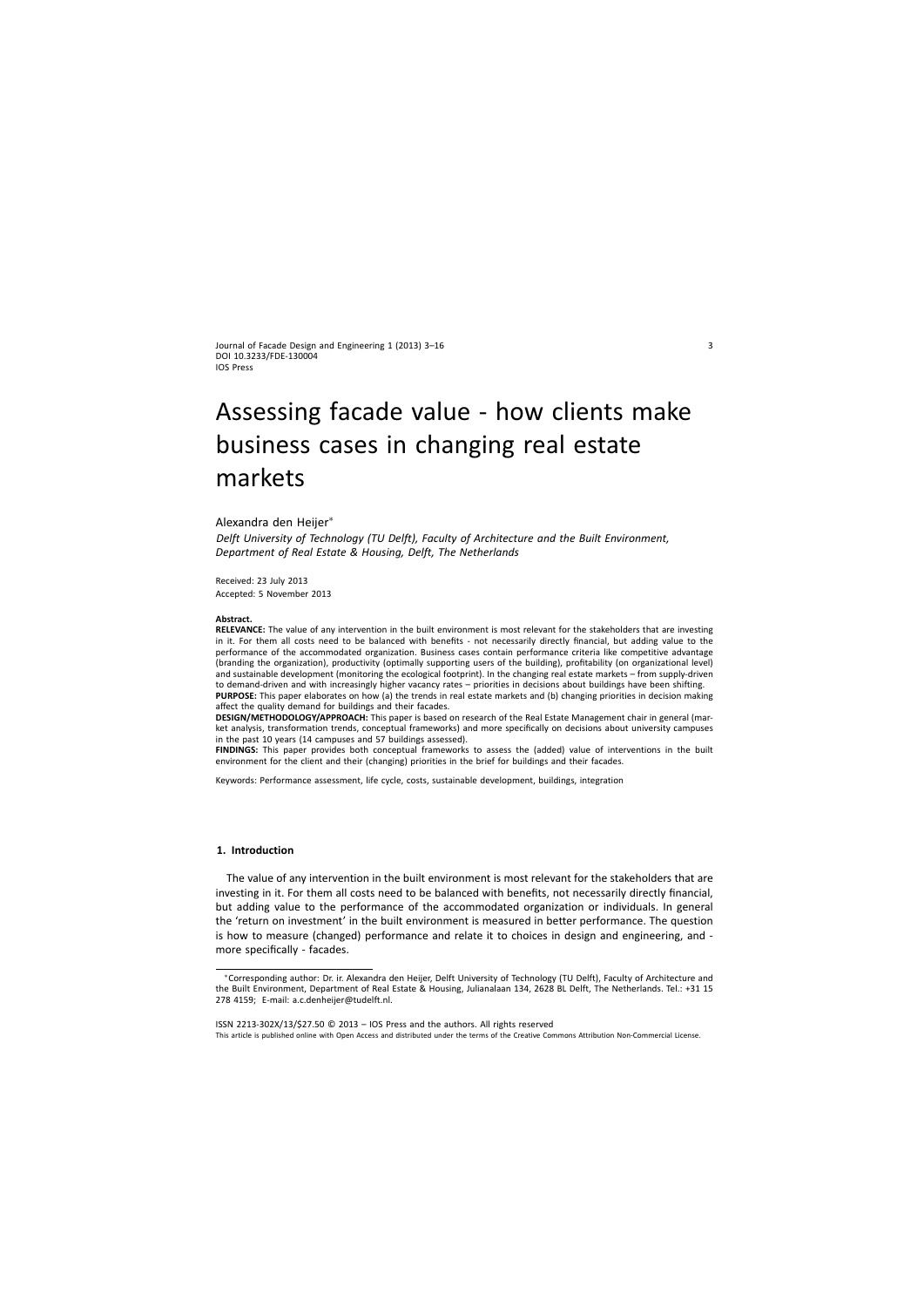

Fig. 1. Assessing 'facade value', linked to performance criteria (Den Heijer, 2011, edited).

## *1.1. Scientific approach: Real estate management*

Measuring the (presumed) impact of real estate interventions on performance is the basis of 'real estate management' as a scientific discipline. If real estate had no effect on performance, no society, organisation or individual would spend resources on it. Ironically, it is easier to prove the negative effect of a dysfunctional facade on the productivity of employees - or image of an organisation than to find evidence for a positive effect on performance. However, any evidence of the effect on performance will be important to real estate managers, designers and engineers of the built environment of the future.

## *1.2. Four types of values*

This paper focuses on decisions about (portfolios of) buildings and their (presumed) effect on performance, either negative or positive. It uses conceptual frameworks from corporate and public real estate management (De Vries, De Jonge & Van der Voordt, 2008; Den Heijer, 2011) to operationalize 'facade value' linked to four performance criteria, see Fig. 1.

As illustrated in Fig. 1, there are four types of performance criteria that organisations are focussing on, based on empirical studies and interviews with decision makers in public and private organisations (De Vries et al., 2008; Den Heijer, 2011; Van der Schaaf, 2002). The four types of performance criteria connect demand side and supply side of the built environment, on strategic and operational level: competitive advantage (branding the organization), productivity (optimally supporting the users of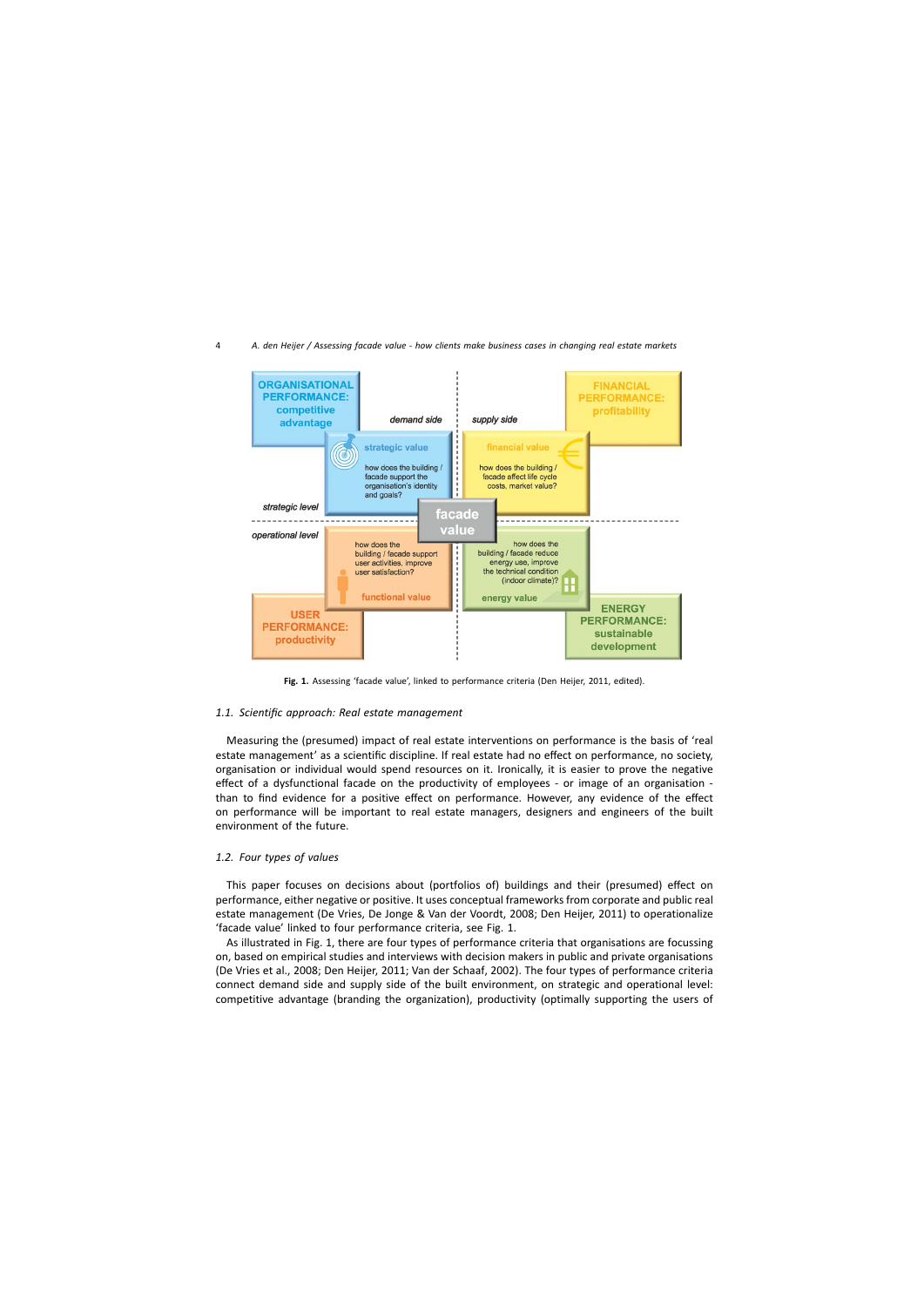the building), profitability (costs and benefits on organizational level) and sustainable development (monitoring the ecological footprint). These criteria correspond with four types of values: strategic, financial, functional and energy value. These values interact and need to be balanced in each decision about the built environment.

## *1.3. Assessing four types of facade value*

In accordance with this theory the following four questions – corresponding with the four value types – should be answered when assessing 'facade value':

- How does the building's facade support the organisation's identity and goals, adding to the competitive advantage (rank, distinctiveness) of the organisation and representing the 'strategic value' of facades?
- How does the building/facade affect life cycle costs, market value, adding to the profitability (costs and benefits on organizational level) and representing the 'financial value' of facades?
- How does the building/facade support user activities, improve user satisfaction, adding to the productivity (output versus input) of the organisation and representing the 'functional value' of facades?
- How does the building/facade reduce energy use, improve the technical condition (indoor climate), adding to the sustainable development (reducing the ecological footprint) of the organisation and representing the 'energy value' of facades?

The strategic and functional value focus on (optimally supporting) the primary processes of the organisation – the demand side of the market; the financial and energy value focus on (reducing) the resources that are required for these processes – the supply side of the market. These four (facade) value types, the market changes that influence them (Section 2), the way they interact (Section 3), and how clients prioritize (Section 4) will be subject of this paper.

## *1.4. Research methods and structure paper*

Research results from the Real Estate Management chair in general are used to describe the changing market context in Section 2: real estate market analysis in public and private sectors, trend reports and common real estate strategies. These results are based on document analysis, literature review and databases of buildings and their characteristics – location, age, functions, quality aspects (including the facade quality), costs and space utilization – making use of theories, concepts and conclusions from various PhD research projects (De Vries, De Jonge, & Van der Voordt, 2008; Den Heijer, 2011; Remøy, 2010; Soeter, 2010).

In Sections 3 and 4 the different value types are operationalized and illustrated with evidence from (PhD) research projects. Some conclusions about "user preferences" – aspects that users consider 'valuable' – and "priorities of decision makers" are based on either interviews or questionnaires (Remøy, 2010; Den Heijer, 2011). Next to analysing these stated preferences (and priorities) the revealed preferences were also assessed, collecting transaction and vacancy data, and relating preferences to rent prices and costs of ownership (functional versus financial aspects). For assessing decisions about university buildings all fourteen Dutch universities supplied project data (57 recent university projects) and portfolio data (14 university campuses). These databases are used to illustrate trends and to recognise patterns in decision making about buildings and their facades. This paper will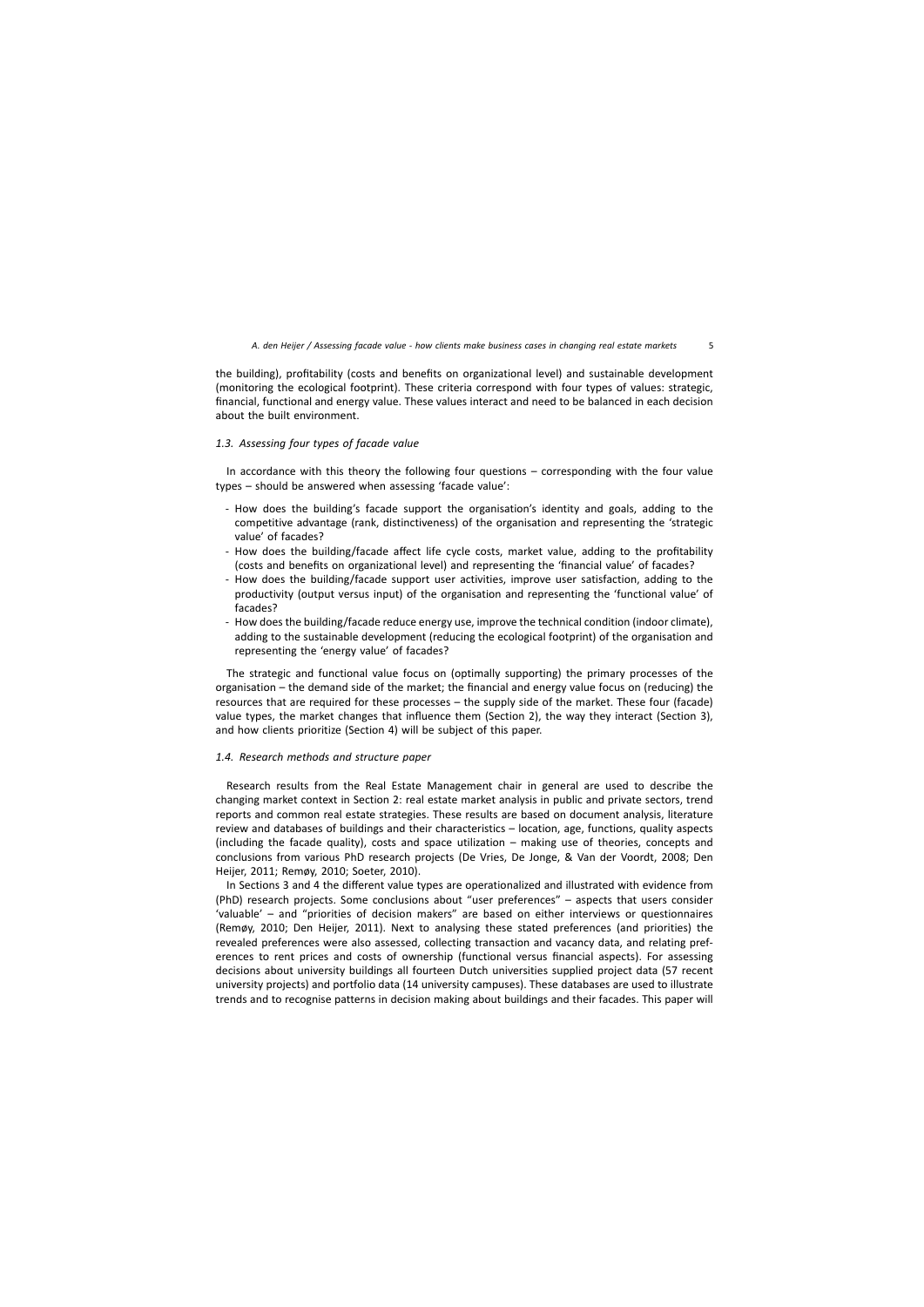end with conclusions and recommendations for both the design product (section 5) and the design process (Section 6).

## **2. The changing market context**

Any decision about the built environment is influenced by developments and trends in the real estate market. This paper focuses on non-residential real estate. This market is currently (2013) characterised by high vacancy rates. This is illustrated with some figures from the Dutch real estate market: more than  $14\%$  – representing 7 to 8 million  $m^2$  – of commercial offices are vacant and more than 7% of commercial retail floor area, about 2 million  $m^2$ . Both are likely to increase (rapidly) due to the on-going development of new office buildings and large-scale retail on the demand side and new ways of working and Internet shopping on the demand side (Heijnders, 2013; Koppels, Remøy, & De Jonge, 2009; Remøy, 2010).

#### *2.1. Most real estate is not commercial*

However, 'commercial real estate' – even though it dominates the news about the real estate market – only represents a relatively small part of the total non-residential real estate portfolio. The majority of buildings are either 'corporate real estate' (owned and used by industry) or 'public real estate' (schools, hospitals, government buildings, cultural facilities). The Dutch non-residential real estate market consists of about 80 mln  $m^2$  commercial real estate (offices, retail – owned by private and institutional investors), 120–140 mln m<sup>2</sup> 'public real estate' and more than 170 mln m<sup>2</sup> 'corporate real estate' (Soeter, 2010; Heijnders, 2013). This excludes an estimated 250 mln  $m<sup>2</sup>$  buildings for agricultural and other purposes (Soeter 2010, based on historical data about sectoral investment, building permits and demographic trends).

#### *2.2. Transformation as leading trend*

Since the economic crisis and the high vacancy rates 'transformation' has been the leading trend in the real estate market (Remøy & Wilkinson, 2012), both in an 'upgrading' and 'downgrading' sense. Transformation usually refers to changing the function of the building – from office space to residential space for instance – in order to increase the profits per  $m<sup>2</sup>$  (upgrading). Value is added when the profits exceed the costs per  $m^2$ . This can also be achieved by choosing a function that will decrease the costs (downgrading). In any case the owner of the building will search for a function that is still in demand. Even the traditionally supply-driven market for 'commercial real estate' has become demand-driven, paying more attention to future use and users. Investors that have traditionally focussed on 'financial value' are now expanding their view to 'functional value', 'energy value' and 'strategic value', because their potential tenants have plenty of alternative choices.

## *2.3. Vacancy is primarily related to location, but facade quality also matters*

Research (Koppels & Remøy, 2013) shows that vacant buildings in the (commercial) office market are most likely located in mono-functional, peripheral areas. Certain 'age groups' are well represented in the vacancy rates, like buildings from the period 1980 to 1995 (Remøy, Koppels, & De Jonge,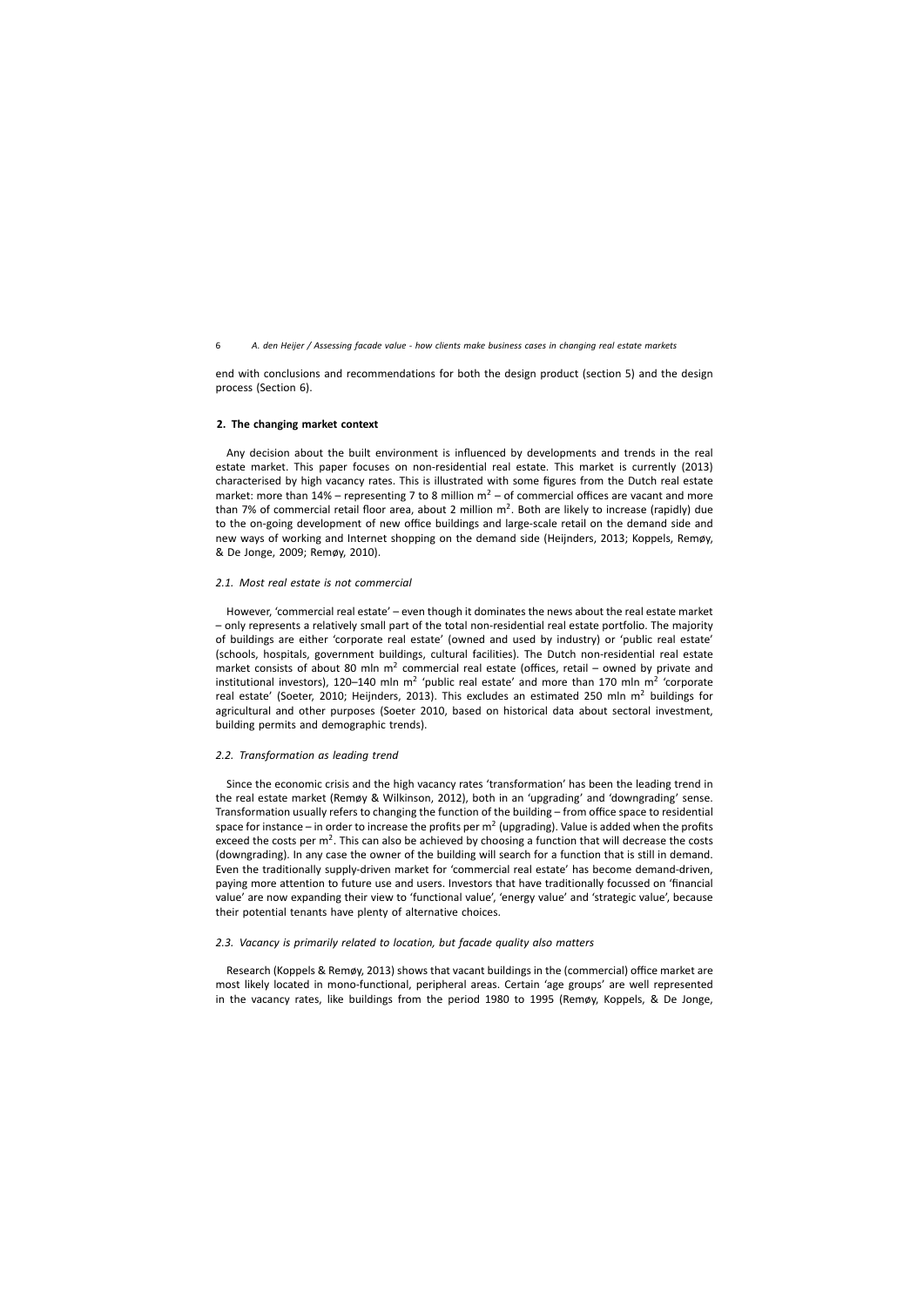2009). These buildings are more likely to be vacant because of their location than because of their building characteristics. Nonetheless, there also seems to be some evidence that the appearance of the building has an effect on structural vacancy. Facade material and the facade's technical quality are explicitly mentioned as aspects that matter when preventing vacancy or coping with vacancy (Remøy, 2010). Even for buildings that were built after 1995, poor facade quality significantly increases the odds of structural vacancy. Research results also illustrate that it is easier to prove the negative effect of a low quality facade than the positive effect of a high quality facade. However, these results show that facade quality matters in vacancy rates and that the facade therefore represents a financial value for real estate owners.

## *2.4. User preferences: The building's appearance is important*

Apart from assessing vacancy rates – identifying revealed preferences of office users – there are also research projects that measure 'stated preferences': how office users themselves rank their preferences (which can differ from revealed preferences due to the effect of price). Next to location aspects like the availability of parking, the appearance of the building and the space efficiency (flexible lay-out) had the highest scores in a so-called 'office scan' (Remøy et al., 2009; Remøy, 2010). The researchers stated that in times of crisis office tenants are "keeping up appearances", referring to the importance of the building's exterior. The building's appearance was studied as several separate variables, including facade material, specific architecture, monumentality and building height. Other research that compares the Dutch and the Australian office market, shows that – in adaptation projects – changing the appearance of the building has a relatively high added value compared to other interventions (Wilkinson & Remøy, 2011). This last conclusion again emphasizes the financial value of facades (extra investment in the facade versus added value per  $m<sup>2</sup>$ ).

# *2.5. Energy performance also affects vacancy*

Because of the increased attention for sustainable development – there is a relation between vacancy and building characteristics for buildings dated from 1995 (until 2013). Their energy performance plays a role in the vacancy rates: a better the energy performance is more attractive for tenants and consequently also leads to more cash flow. This relation illustrates the connections between 'energy value' on the one hand and 'functional value' and 'financial value' on the other hand. Since the facade plays an important role in the energy performance of buildings, this highlights the energy value of the facade and – due to its impact on both productivity and vacancy – indirectly the functional and financial value of the facade.

### *2.6. Demand-driven markets*

Corporate and public real estate markets are much more 'demand-driven' than commercial real estate markets: their focus is on their primary processes (*i.e.* selling products, education, health care). Real estate is just one of the resources to achieve the corporate or public goals. Consequently, they will compare the effectiveness of an investment in their buildings with an investment in their personnel (Den Heijer & De Jonge, 2012). Owners of these buildings want to measure the effect of a new facade on their performance (productivity, rank, profit, footprint). If a smart facade can improve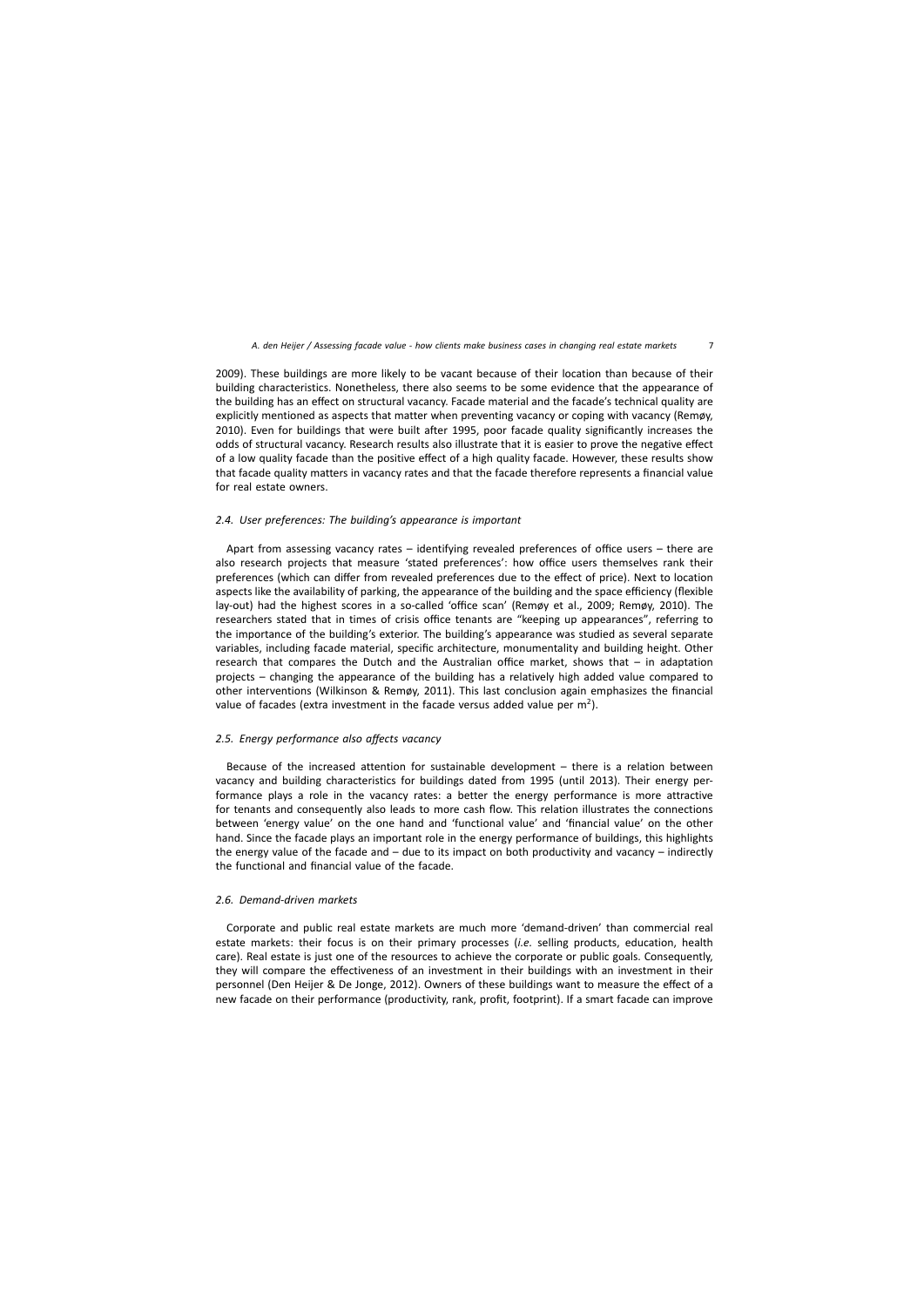their productivity with 5%, this can be worth extra investments, which should be made explicit in a business case.

For owners and users of 'corporate real estate' and 'public real estate' assessing the influence of the building on performance has a longer history. Their accountability to stakeholders or responsibility to achieve political goals forced them to. Consequently, they are more likely to make business cases when they assess the (added) value of investments in their buildings. Compared to commercial real estate owners they will put more emphasis on energy value, functional value and strategic value than on (only) financial value – also when assessing the added value of the facade.

#### *2.7. Decentralised budgets*

If one trend characterises the context of public real estate, it is the tendency to decentralise budgets to the users themselves (boards of schools, universities, hospitals, etc.). The advantage is that all performance criteria – strategic, financial, functional and physical (energy) – are covered by the same organisation, overseeing both the investment costs and the operating costs. The disadvantage is that the organisation needs expertise on all of these subjects to make 'the right decision about a project' by weighing different types of values. Since this is even a complex matter to experts, this challenge can also lead to suboptimal decisions, like choosing a facade based only on the (lowest) initial costs. Consultants, designers and engineers can support clients in the decision-making process by including all value types in their arguments for building (facade) solutions.

## *2.8. Decreasing budgets*

In the past decades the decentralisation of budgets has usually been combined with 'budget cuts', which has forced organisations to be more efficient with their resources. This could lead to focussing on the lowest initial investment level (of a construction project), even if it doubles the operating costs or – worse - negatively affects their productivity. Nonetheless, the culture of assessing 'life cycle costs' and measuring the effect on performance has become more common. This is most established in sectors with large 'public real estate' portfolios, like government buildings (9-12 mln  $m^2$  in Netherlands), schools and universities (40-45 mln  $m^2$ ) and health care facilities (roughly 55 mln  $m^2$ ), data (Heijnders, 2013) from EIB and VNG. These are the types of clients that are most likely to make business cases for their decisions about transforming, adapting or adding buildings – to account for spending public resources and to demonstrate the added value to public goals.

## *2.9. Strategy: More quality and less quantity*

As a consequence of market developments current trends in corporate and public real estate are reducing the footprint (both ecological and physical: in  $m^2$ ), considering transformation before adding new space, reconsidering 'territory' and encouraging 'shared space' (Den Heijer, 2011). This can be summarized in "trading quantity for quality of space" (less  $m^2$ , higher quality). Still, higher costs per  $m^2$  need to be compensated by higher benefits per  $m^2$ . These trends in the (public) sectors are illustrated in the next sections, using university real estate as an example.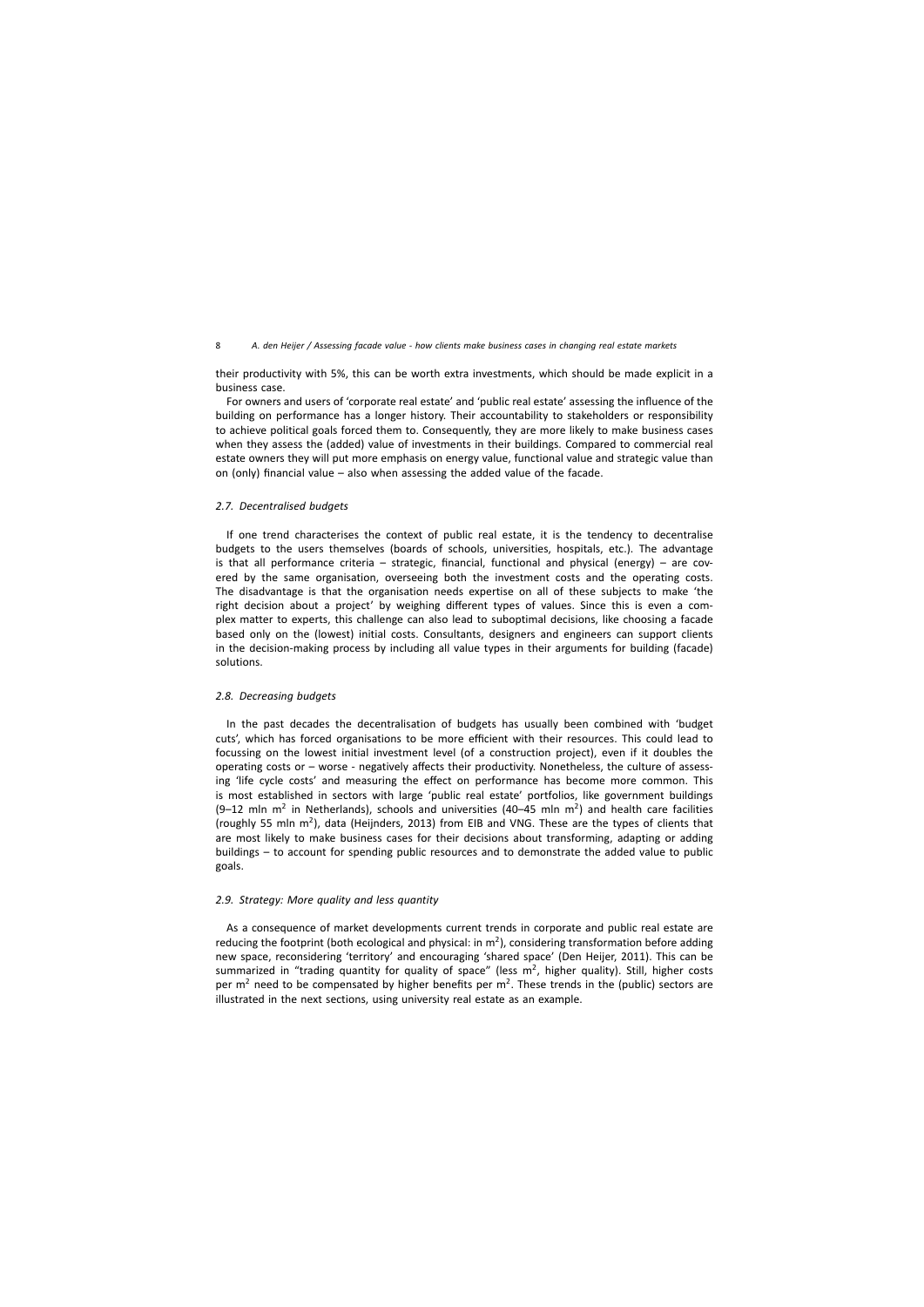## **3. Assessing value – financial versus functional value**

When assessing design and construction projects many clients still consider the investment costs the most important part of 'financial value'. Fig. 2 shows a selection of Dutch campus projects (57 projects in the database, Den Heijer, 2011; Den Heijer, Curvelo Magdaniel & Bentinck, 2013) in  $m^2$ , investment level, use and goals. These projects were described to create references for new campus projects. The investment levels of these projects range from 1375 to 4160 euros per  $m<sup>2</sup>$  gross floor area (gfa). The database also includes operating costs (maintenance, energy and cleaning), which are equally important as investment costs for assessing financial value.

## *3.1. Focus on life cycle costs*

Increasingly, clients are focussing on life cycle costs: the total costs of ownership (or rent) per  $m<sup>2</sup>$ . For the total campus these range from 70 to 130 euro per  $m^2$  gfa (data from 13 Dutch universities, Den Heijer, 2011). Case study research of school buildings also showed that the annual operating costs have a larger share in the life cycle costs than the annual capital costs of the initial investment in the building (De Jong & Arkesteijn 2013). The annual capital costs are influenced by what is considered the economic lifetime of an investment – 30 years is considered a standard depreciation period. A building with an investment level of 3000  $\epsilon/m^2$  would roughly have annual capital costs of 100  $\epsilon/m^2$ , when not considering interest on the loan. However, components of the building could have a longer or shorter functionality, which could lead to new investments (replacements) after 15 years. Any (facade) solution that extends the functional lifetime and postpones reinvestments can be worth its initial (extra) investment, which life cycle costs calculations could indicate.

## *3.2. Measuring benefits per m*<sup>2</sup>

In the annual operating costs the three larges components are 'maintenance', 'energy' and 'cleaning' costs. Especially energy costs are increasing rapidly (Estate Management Statistics, AUDE, United Kingdom). In the UK more than 160 universities compare data about property costs (75 to 100  $\text{E/m}^2$  $m<sup>2</sup>$  net internal area (NIA) for the whole campus, excluding capital costs). At the same time UK universities collect data about the benefits per  $m^2$ . They use key performance indicators (KPIs) like "teaching income per  $m^2$  teaching space" and "research income per  $m^2$  research space". In the same year teaching income ranged from 1400 to 2100 £/m<sup>2</sup> NIA and research income from 1100 to 2300  $f/m^2$  NIA. If an investment in a new facade concept could add 5% to the productivity (leading to profit) per m<sup>2</sup> annually, the extra capital costs per m<sup>2</sup> could be 55  $\pm/m^2$  NIA (considering the lowest income/m<sup>2</sup>). This can be capitalized to an investment budget. This is the type of business case clients should make for any design, construction or management decision.

## *3.3. Functional value: Hierarchy of needs*

The example above shows that financial value is very much dependent on functionality. Functional value and financial value are closely connected, representing the benefits and costs of a project. For assessing the functional value Maslov's hierarchy of needs (1954) can be used as a conceptual framework. This classification of cumulative human needs is a useful tool for determining perceptual qualities that need to be realised and should be operationalized in the brief for a building (Blyth &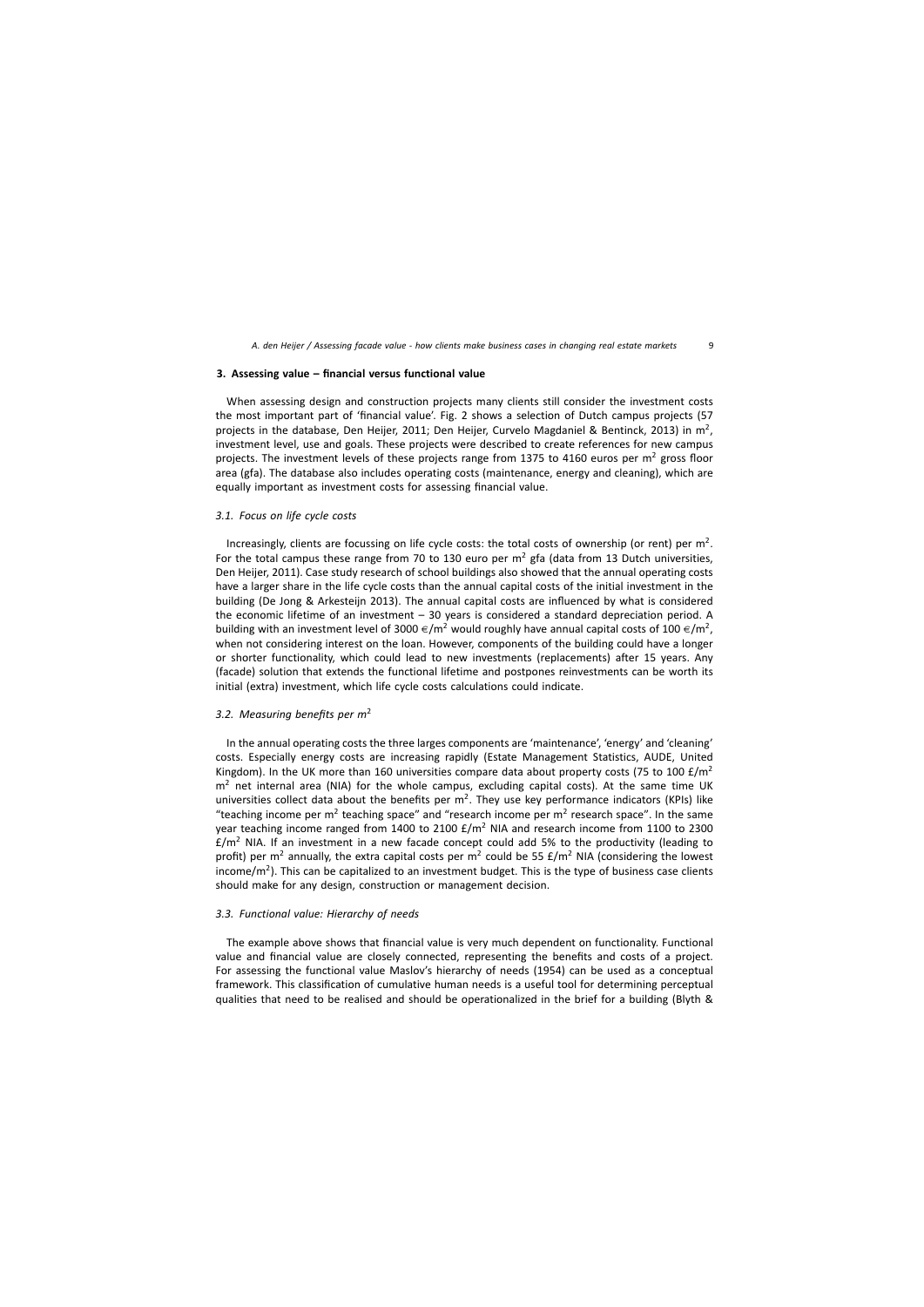|                | code<br>city / university                                                  | $UM-3$<br>Maastricht / LEI                                  | <b>EUR-2</b><br>Delft / TUD                          | <b>EUR-2</b><br>Rotterdam / EUR                  | TUE-5<br>Eindhoven/TUE                           |
|----------------|----------------------------------------------------------------------------|-------------------------------------------------------------|------------------------------------------------------|--------------------------------------------------|--------------------------------------------------|
|                |                                                                            | <b>University College</b>                                   | BK city (Architecture)                               | T building                                       | Metaforum                                        |
|                | project                                                                    |                                                             | <b>THE EXISTS</b>                                    |                                                  |                                                  |
|                | project type                                                               | renovation                                                  | new + renovation                                     | new building                                     | new + renovation                                 |
|                | completion year                                                            | 2006                                                        | 2009                                                 | 2005                                             | 2012                                             |
| M <sup>2</sup> | $m2$ gfa (bvo)                                                             | 4.800                                                       | 36.000                                               | 46.100                                           | 26.900                                           |
| <b>USE</b>     | workplace-m <sup>2</sup> ufa (no)<br>office-%<br>education-%<br>specific-% | $13,3$ / fte<br>15%<br>77%                                  | $11,6$ / fte<br>65%<br>17%<br>2%                     | $17,1/$ person<br>65%<br>17%<br>2%               | 17,0 / fte<br>49%<br>49%                         |
| €              | investment $\epsilon$ (million)                                            | € 6,6                                                       | € 50                                                 | €72,5                                            | € 51,0                                           |
|                | investment $\epsilon/m^2$ gfa                                              | €1.375                                                      | € 1.400                                              | € 1.570                                          | € 1.900                                          |
| <b>GOALS</b>   | representative<br>meeting place<br>plain & efficient                       | <b>representative</b><br>meeting place<br>plain & efficient | representative<br>meeting place<br>plain & efficient | meeting place<br>plain & efficient               | éting pi<br>plain & efficient                    |
|                | code<br>city / university<br>project                                       | RUG-7<br>Groningen / RUG<br>Eriba (research institute)      | $LEI-2$<br>Leiden / LEI<br>Kamerlingh Onnes          | $UT-4$<br>Twente / UT<br>Carré (faculty science) | $RU-2$<br>Nijmegen / RU<br>Huygens (faculty NWI) |
|                |                                                                            |                                                             |                                                      |                                                  |                                                  |
|                | project type                                                               | new building                                                | new + renovation                                     |                                                  | new building (science) new building (science)    |
| M <sup>2</sup> | completion year<br>$m^2$ qfa (bvo)                                         | 2012<br>5.760                                               | 2004<br>20.500                                       | 2009<br>35.410                                   | 2006<br>50.100                                   |
|                |                                                                            |                                                             |                                                      |                                                  |                                                  |
| <b>USE</b>     | workplace- $m^2$ ufa (no)<br>office-%<br>education-%<br>specific-%         | no office data                                              | 15,9 / fte<br>38%<br>19%                             | 22,5 / fte<br>43%<br>14%<br>58%                  | 13,6 / fte<br>41%<br>13%<br>22%                  |
| €              | investment $\epsilon$ (million)                                            | \$15,1                                                      | € 59,8                                               | €93,8                                            | €132,8                                           |
|                | $intractm$ or $f$ and $g$ and $f$                                          | 5250                                                        | 5200                                                 | 5700                                             | 5200                                             |

Fig. 2a. A selection of Dutch campus projects, expressed in m<sup>2</sup>, euros, use and goals – codes refer to the project database – price level 2009 or 2012 (for projects after 2009), workplace- $m^2$  and % refer to usable floor area (ufa), investment costs are related to gross floor area (gfa) – for full project profiles, see dissertation (Den Heijer, 2011) and benchmark report (Den Heijer et al., 2013):<http://managingtheuniversitycampus.nl/publications>.

plain & efficient

representative

plain & efficient

plain & efficie

plain & efficient

GOALS

((C)

representative

meeting place

plain & efficient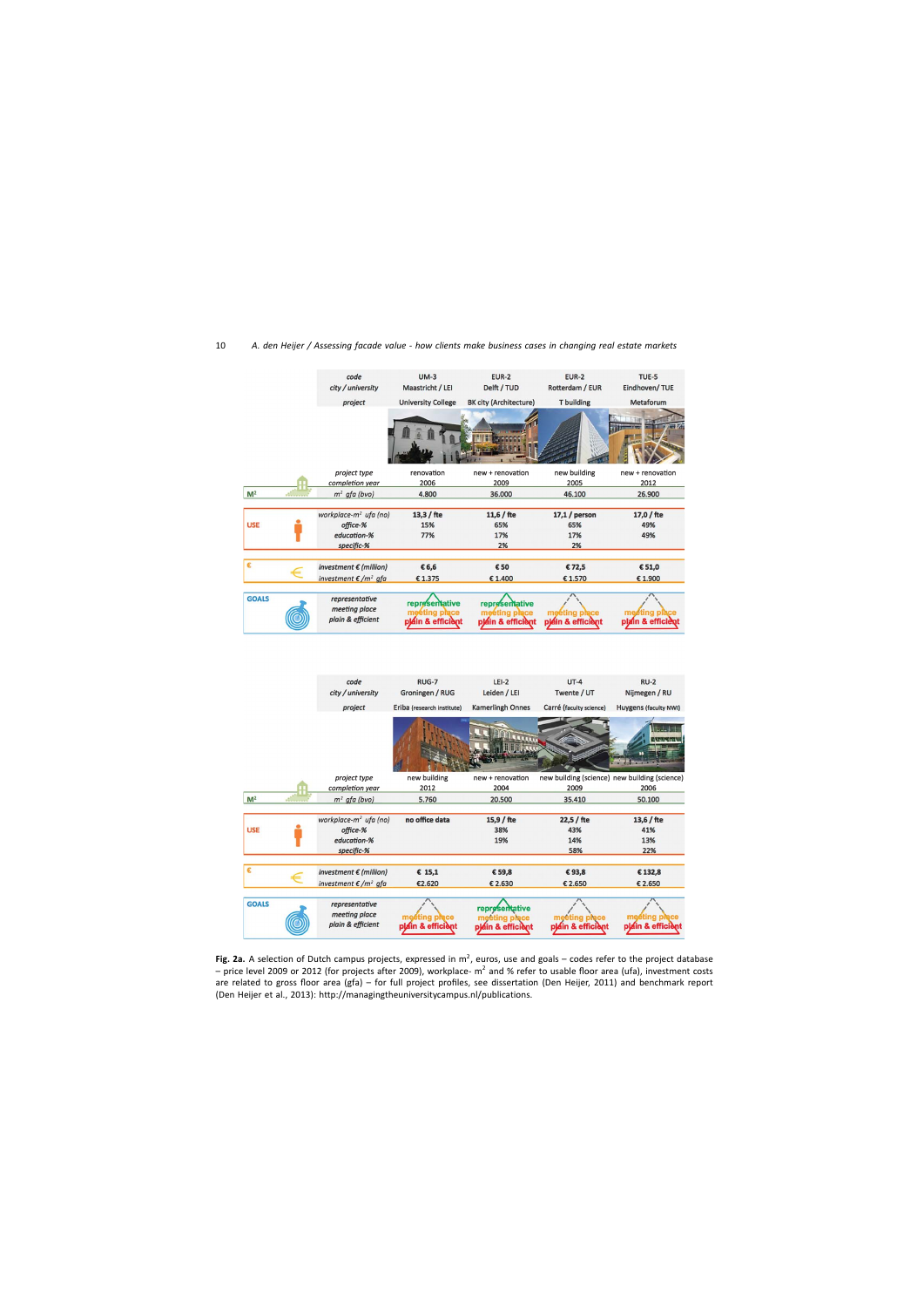|                | code<br>city / university                            | $VU-1$<br>Amsterdam / VU                                    | $WU-3$<br>Wageningen / WU                            | RUG-4<br>Groningen / RUG                             | $UvA-4$<br>Amsterdam / UvA+VU                               |
|----------------|------------------------------------------------------|-------------------------------------------------------------|------------------------------------------------------|------------------------------------------------------|-------------------------------------------------------------|
|                | project                                              | OZW building                                                | Forum (BSc building)                                 | <b>Bernoulliborg</b>                                 | <b>University College</b>                                   |
|                |                                                      | 不遵子术                                                        |                                                      |                                                      |                                                             |
|                | project type                                         | new building                                                | new building                                         | new building                                         | new building                                                |
|                | completion year                                      | 2006                                                        | 2007                                                 | 2007                                                 | 2012                                                        |
| M <sup>2</sup> | $m2$ gfa (bvo)                                       | 20.100                                                      | 35,300                                               | 12.000                                               | 5.820                                                       |
|                | workplace-m <sup>2</sup> ufa (no)                    | $12,8$ / fte                                                | 28,7 / fte                                           | $20,4$ / fte                                         | $14,3$ / fte                                                |
| <b>USE</b>     | office-%                                             | 21%                                                         | 13%                                                  | 49%                                                  | 19%                                                         |
|                | education-%                                          | 52%                                                         | 39%                                                  | 21%                                                  | 35%                                                         |
|                | specific-%                                           | 4%                                                          | 4%                                                   | 2%                                                   |                                                             |
| €              | investment $\epsilon$ (million)                      | € 39,8                                                      | €75,9                                                | € 26,5                                               | €13,6                                                       |
|                | investment €/m <sup>2</sup> gfa                      | €1.980                                                      | € 2.150                                              | € 2.210                                              | € 2.340                                                     |
|                |                                                      |                                                             |                                                      |                                                      |                                                             |
| <b>GOALS</b>   | representative<br>meeting place<br>plain & efficient | <b>representative</b><br>meeting place<br>plain & efficient | representative<br>meeting place<br>plain & efficient | representative<br>meeting place<br>plain & efficient | <b>representative</b><br>meeting place<br>plain & efficient |
|                |                                                      |                                                             |                                                      |                                                      |                                                             |

|                | code<br>city / university                                                  | $UvA-2$<br>Amsterdam / UvA        | $VU-3$<br>Amsterdam / VU                          | $LEI-4$<br>Leiden / LEI                              | $UU-3$<br>Utrecht / UU            |
|----------------|----------------------------------------------------------------------------|-----------------------------------|---------------------------------------------------|------------------------------------------------------|-----------------------------------|
|                | project                                                                    | <b>FNWI</b> (faculty science)     | <b>ACTA</b> (dentistry)                           | Sterrewacht                                          | Jeanette Donker-Voet              |
|                |                                                                            | <b>THE SEAT HILL</b>              |                                                   |                                                      | <b>ETTIM</b><br><b>ILINER</b>     |
|                | project type                                                               | new + renovation                  | new building (medical)                            | restoration                                          | new building (lab)                |
|                | completion year                                                            | 2010                              | 2009                                              | 2012                                                 | 2006                              |
| M <sup>2</sup> | $m2$ gfa (bvo)                                                             | 70.320                            | 25.100                                            | 4.480                                                | 6.300                             |
| <b>USE</b>     | workplace-m <sup>2</sup> ufa (no)<br>office-%<br>education-%<br>specific-% | $11,5$ / fte<br>28%<br>14%<br>35% | $10,7$ / fte<br>18%<br>17%<br>27%                 | $34,2/$ person<br>24%<br>29%                         | $6,4/$ person<br>24%<br>3%<br>45% |
| €              | investment $\epsilon$ (million)<br>investment $€/m^2$ gfa                  | € 186,3<br>€ 2.650                | €75,7<br>€ 3.020                                  | € 14,7<br>€3.280                                     | € 26,2<br>€4.160                  |
| <b>GOALS</b>   | representative<br>meeting place<br>plain & efficient                       | in & efficient                    | <b>representative</b><br>ace<br>plain & efficient | representative<br>meeting place<br>plain & efficient | plain & efficient                 |

**Fig. 2b.** (*Continued*)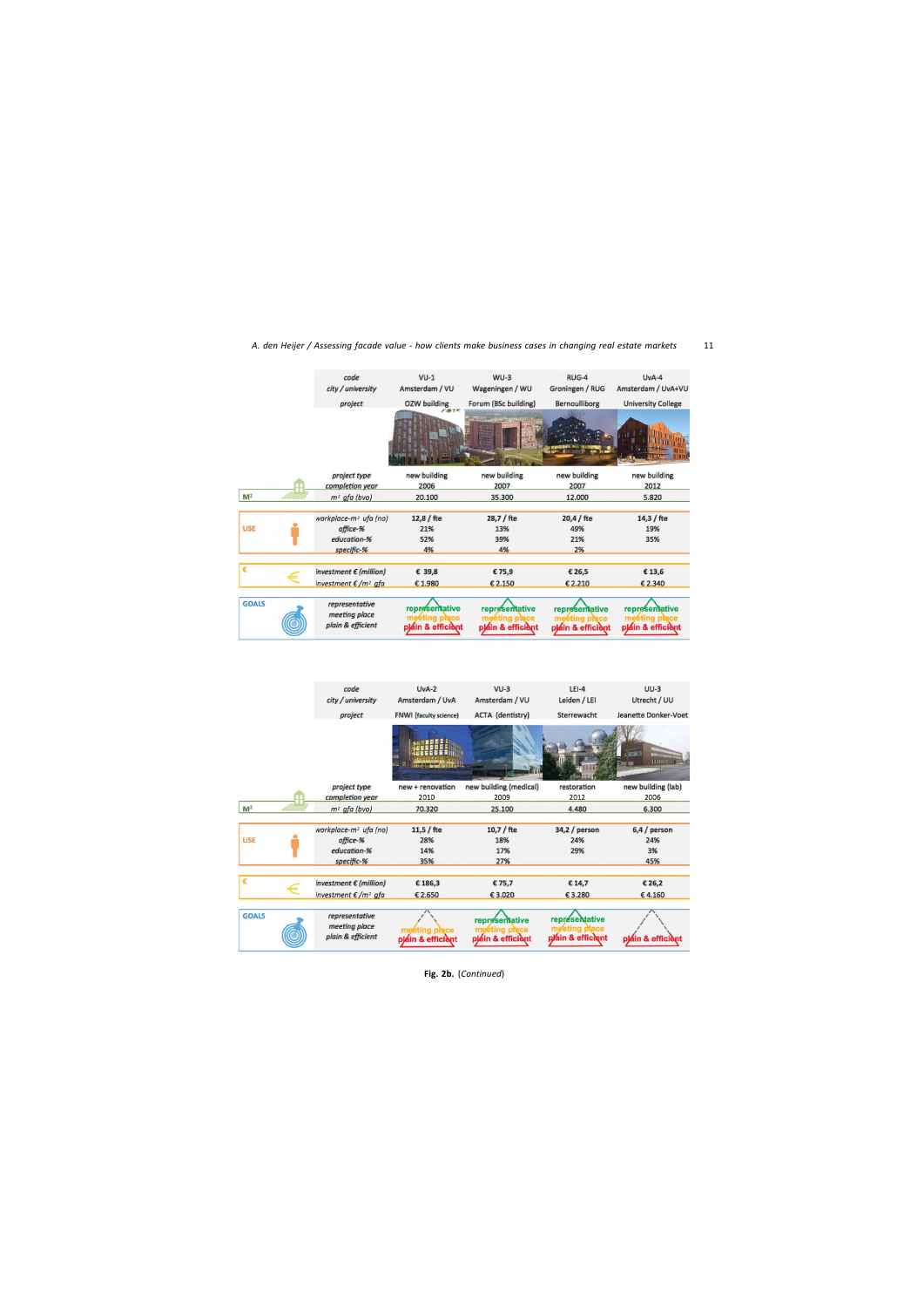

**Fig. 3.** Hierarchy of needs – cumulative levels in quality demand, used for campus research: goals of projects: "plain & efficient" (covering healthy & safe), "meeting place" (adding social) and "representative" (adding attractive and inspiring) – applied in Fig. 2.

Worthington 2001). Maslov defined seven types of needs: (a) physiological needs, (b) safety needs, (c) social needs: need for contact, (d) esteem needs, to be valued and respected, (e) cognitive need: the urge to know and understand, (f) aesthetic needs: striving towards beauty and the perception thereof and (g) self-actualisation. For the brief of buildings these were translated to cumulative quality levels for creating a healthy, safe, social, attractive and inspiring built environment, see Fig. 3.

The essence of these cumulative needs is that they need to be fulfilled from bottom to top: just investing in an attractive physical environment without covering health & safety issues can have an adverse effect on both production and user satisfaction. In practice many campus managers have discovered that creating a (social) place to meet has been more functional – leading to more productivity – than creating a 'landmark building'. This aligns with Maslov's theory. A landmark building usually adds to strategic value – adding to the reputation and attractiveness of the organisation. Investing in (facade) aesthetics is also used for urban regeneration, adding to the reputation or image of an urban area (Riccardo, Van Oel, & De Jong, 2012).

Other research shows that investing in a healthy and safe environment has the best measurable effect on productivity (*i.e.* TNO, 2007: assessing school buildings). Again, finding evidence for the negative effect of an unhealthy indoor environment on productivity is much easier. Business cases for new (facade) concepts – especially when assessing transformation projects – could also aim at 'preventing future productivity loss', as another way of 'increasing productivity'. Sustainable innovations can contribute to healthier and safer indoor environment, while contributing to sustainability goals at the same time. The energy performance of the built environment has gained importance in the past decade: many organisations have signed agreements to reduce the footprint, not just the ecological footprint, but also the physical footprint - in floor area per user (Den Heijer & Teeuw, 2011). Priorities of policy makers have changed, influenced by market developments and changed needs of society, organisations and user groups. More emphasis on better use of scarce resources (energy, euros,  $m^2$ ) has changed the real estate strategies of many clients, which will be illustrated in the next section.

## **4. Changing priorities of decision makers – strategies to reduce footprint**

Interviews with decision makers about campuses in the past five years illustrated a change in strategy: from creating territory to creating shared space. The (very) low occupancy rates of classrooms,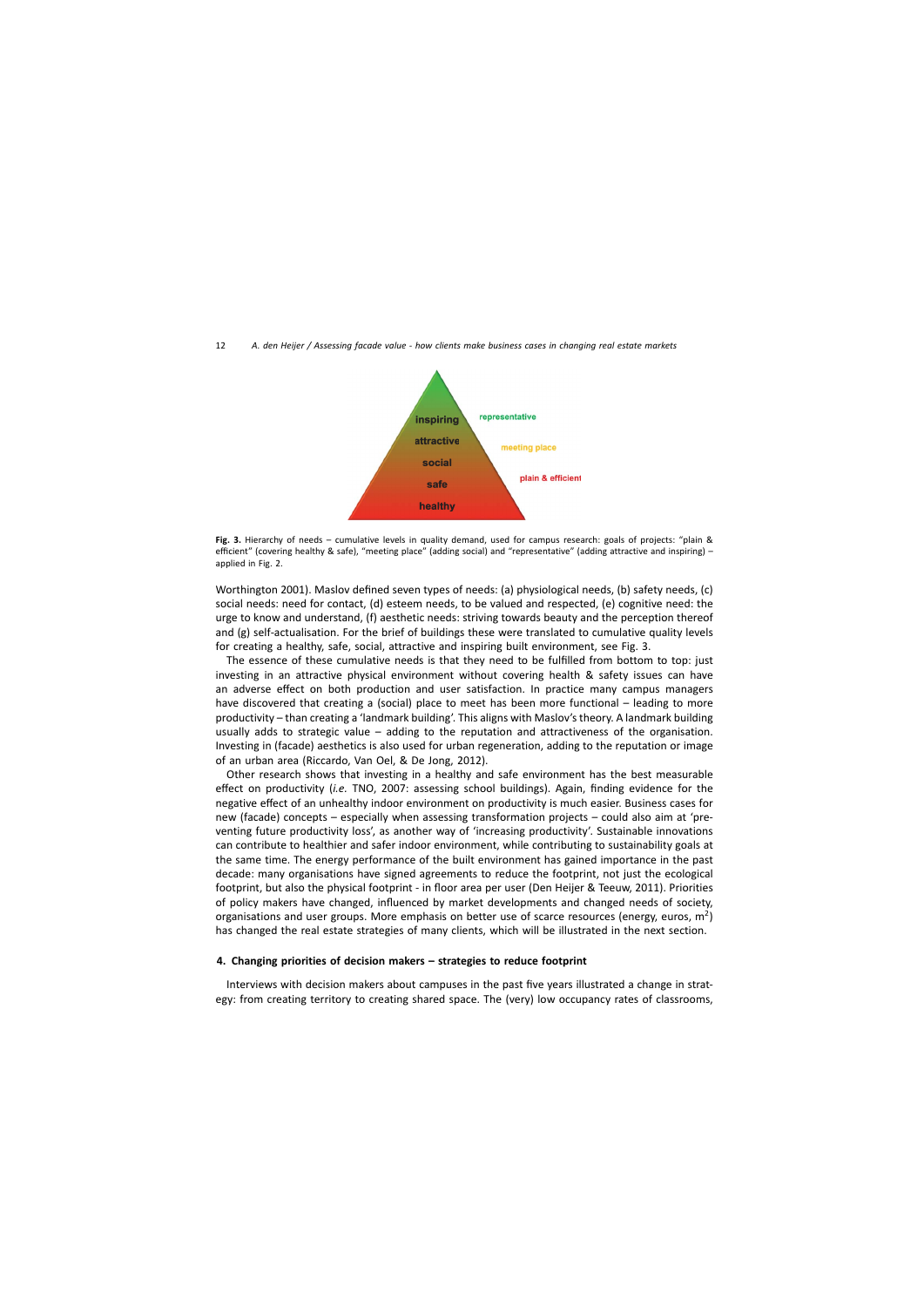lecture halls, laboratories and offices in combination with the high life cycle costs per  $m<sup>2</sup>$  were the main incentive. The relative large footprint per student and academic staff member also negatively affected the benefits per  $m^2$ : the production in terms of diplomas, publications, citations, patents etc. Increasing flexibility while safeguarding identities of user groups has become the challenge on campus – balancing energy use and strategic value.

## *4.1. Key performance indicators to measure effect*

Reducing the footprint as a campus strategy has many positive effects on a university's performance: it could reduce the costs, increase the benefits per  $m^2$ , encourage social and intellectual interaction between different user groups and add to sustainability goals. To measure these effects (before and after the project) key performance indicators are used for sustainable development (from  $CO<sub>2</sub>$  omission to m<sup>2</sup> per student), for productivity (occupancy rates, user satisfaction), profitability (life cycle costs as % of income per  $m<sup>2</sup>$ ) and competitive advantage (importance of quality of life and facilities in the university's reputation monitor). To illustrate the impact of facilities on competitive advantage: "In 2011 research showed that 36% of British students rejected a university due to the (poor) quality of its estate" (HEDQF, 2012). Strategic value is usually expressed in terms of 'opportunity costs': the cost of an alternative strategy to achieve the same goal. The campus projects that were introduced in Fig. 2 will be assessed over time on these key performance indicators: are the project goals achieved and what can designers and other decision makers learn from that assessment?

By analysing projects from many different public and private portfolios evidence is collected about the (added) strategic, functional, financial and energy value of (facade) solutions, which will support designers and engineers. Based on evidence-based insights they can improve their products, aligning with the client's demands in the (facade) brief. It will also contribute to better communication between the client, designers and engineers, while the key performance indicators combine variables from both the demand side (goals, users, needs) and the supply side ( $m<sup>2</sup>$ , quality, costs, energy use).

#### **5. Conclusions and recommendations - propositions for the (facade) brief**

Summarizing the previous sections, the following question should be answered to assess 'facade value': how does the facade influence the organization's productivity, profit, identity and sustainability goals? This paper gave an overview of research projects that contribute to answering this comprehensive research question. Notions from real estate management research can help to find more evidence-based answers to this question, to support facade designers and engineers in understanding the preferences and decision-making process of clients. Some of them are expressed below, in conclusions about facade value and recommendations for the (facade) brief.

– The facade brief should contain aspects that refer to all value types: financial value, energy value, functional value and strategic value. Consultants, designers and engineers can support clients in the decision-making process by including all value types in their arguments for building (facade) solutions.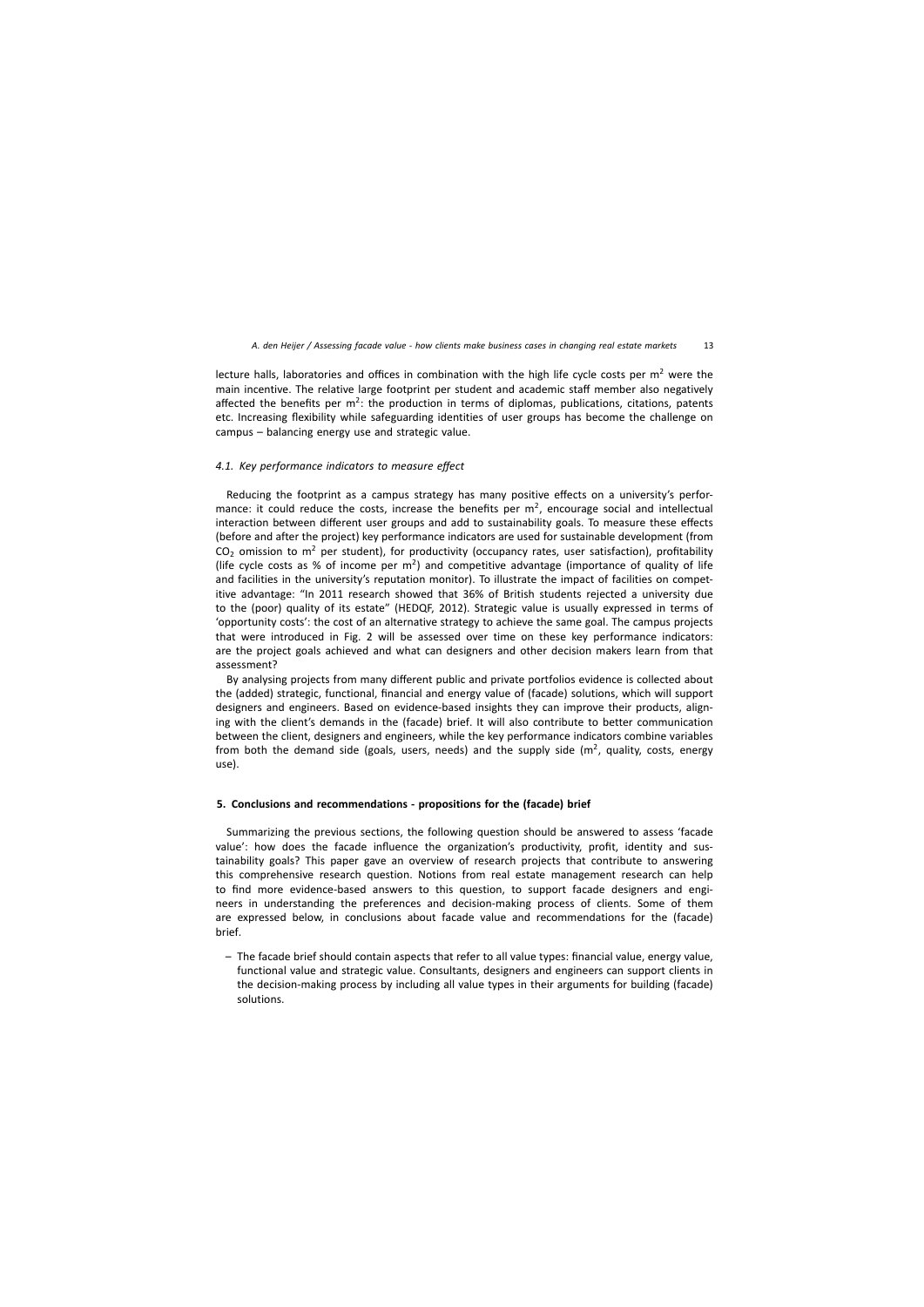## *5.1. Financial facade value*

- Arguments about how the facade adds to financial value should relate the initial investment costs to the annual capital costs (depending on the lifetime of the solution: the period until reinvestment is required) and the operating costs, demonstrating a life cycle costs approach. At the same time, these life cycle costs should be compared to life cycle benefits (production per  $m<sup>2</sup>$ ).
- Architects and engineers should find solutions to extend the functional lifetime of their concepts, because this will add to the benefits per  $m^2$ , decrease the annual capital costs per  $m^2$  and enable a higher initial investment level (larger budget for the project).
- To increase profitability it can be a better strategy to improve space utilization and reduce floor area than to save costs on the quality of the building and its facade.

## *5.2. Functional facade value*

- Arguments about how the facade adds to functional value should include the influence of the facade on productivity – or on preventing productivity loss – and how the facade supports the changing user needs.
- Useful in the facade brief can be the notions from Maslov's theory, a cumulative approach to user needs: health, safety, social and aesthetic needs (in that order). Focussing on aesthetics before focussing on health and safety issues negatively influences user satisfaction and functional value. Even fulfilling social needs – like adding to the sense of community – precedes satisfying aesthetic needs, according to Maslov's hierarchy of needs. Increasingly, organisations want to be open and transparent, show the production process and enable (social) interaction to encourage innovation – facade design should support this ambition.
- With the increasingly shorter functional lifetimes of buildings due to rapidly changing user needs and changing tenants of buildings – flexibility is an important strategy, because many buildings will be adapted or transformed during their lifetime. Since the use of the building has to be flexible, the facade should not dictate fixed solutions for the floor plan. This also relates to the flexible floor plan as one of the highest-scoring user preferences.

## *5.3. Energy facade value*

- Arguments about how the facade adds to energy value should include the influence of the facade on the indoor environment and energy use.
- Related to (reducing) the energy value and adding to sustainability goals many clients are changing their strategies to 'reducing their footprint' and shared space, even though identity of users has become more import. Trading quantity of space for quality of space (which adds to the identity of users) has become a popular strategy. In short: more focus on reducing the client's footprint will save resources to invest in quality of space.

## *5.4. Strategic facade value*

– Arguments about how the facade adds to strategic value should refer to the image of the organisation and how its most important stakeholders (and clients) perceive the quality. For some types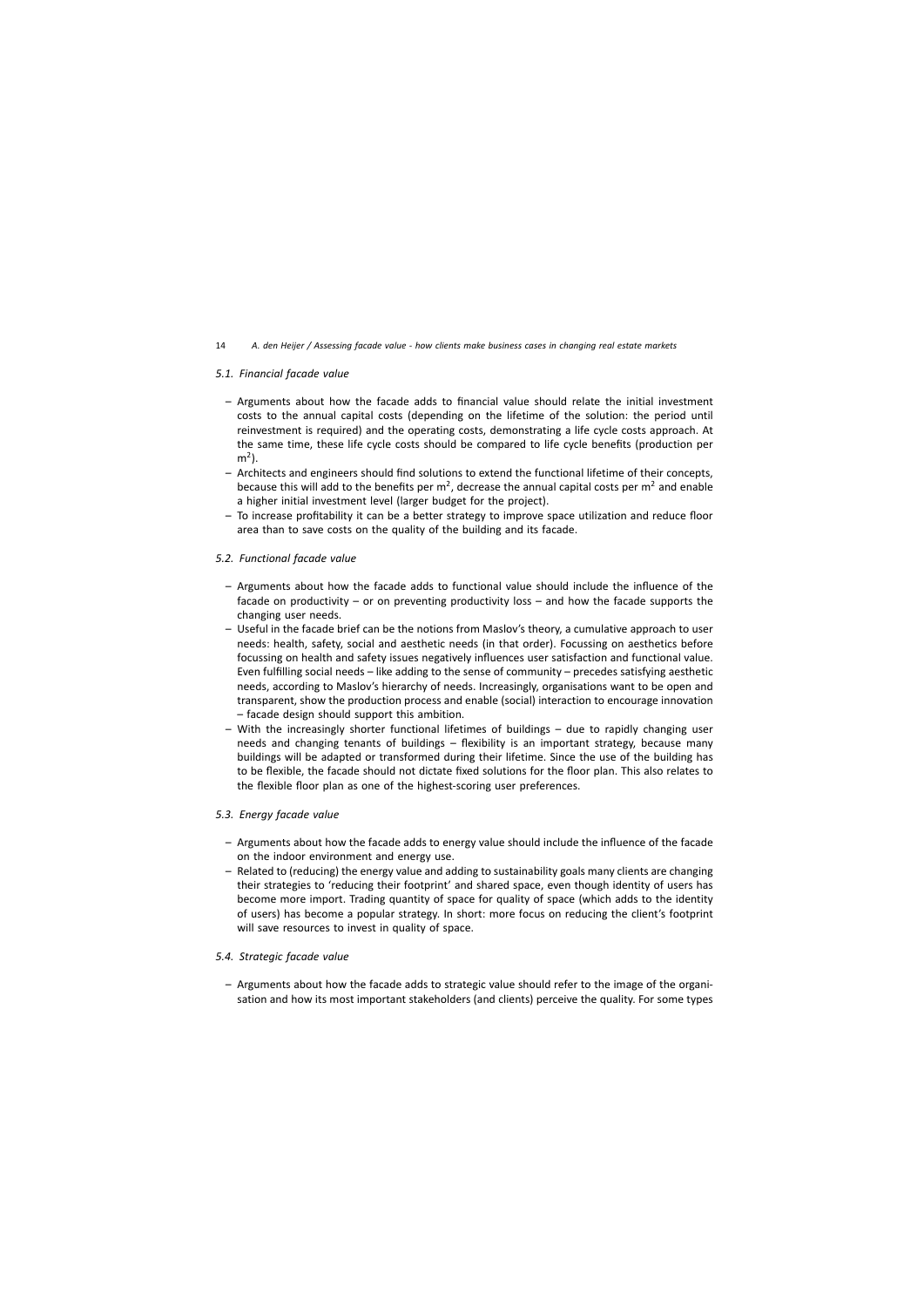of organisations a facade with a high aesthetic quality (implying relatively high initial costs) can even have a negative affect on the organisation's image.

- Strategic value for commercial real estate owners can also be related to the long-term rentability of the building, preventing vacancy. Research shows that the quality of the facade does have an impact on office vacancy rates and is ranked in the top 3 of user preferences. These research results show that facade quality matters in vacancy rates and that the facade therefore represents a financial value for real estate owners.
- In general it is recommended to relate every design decision to the client's performance criteria. That includes the process of defining the (facade) brief, in close collaboration with the client. This approach will also contribute to better communication between clients and designers.

## **6. New partnerships in the design process**

Many conclusions and recommendations as stated above are subject of on-going research to collect more evidence and customised business cases to support them or elaborate upon them. Project databases – like the campus databases – can be used to generate references to support design decisions. This requires data from both supply and demand side of the project. This encourages partnerships between designers and clients at an early stage, to improve so-called 'value chains'.

Involving the client – the future owner/user of the building – in briefing and design decisions is one step, but giving them the evidence-based knowledge about how new (facade) concepts influence their performance is even more important for successfully implementing innovation in the built environment.

For the future of the built environment demand and supply side should go hand-in-hand. Research that explores the changing roles of designers also emphasizes that. This is all the more reason to share knowledge between the chairs of Real Estate Management, Design & Construction Management and Design of Constructions for future research. This paper can be considered as a first step in making this happen.

## **Acknowledgments**

The author wants to thank the staff of the Facade Research Group at the Faculty of Architecture and the Built Environment of the TU Delft for the opportunity to approach this subject from a different scientific perspective, both at the Future Envelope 7 "Facade Value" conference in June 2013 and in this paper. This is considered to be the starting point of more collective projects, which I look forward to. I want to thank my colleagues at the department of Real Estate & Housing for providing their most relevant research material, which could be merged into a comprehensive overview of the knowledge that we could share on this subject, to improve the communication between client and designers/engineers – spending the scarce resources on the most effective interventions – and to collectively contribute to the quality of the built environment.

#### **References**

Blyth, A., & Worthington, J. (2001). *Managing the brief - for better design*, London, Spon Press [using Maslov 1954 – hierarchy of needs]. De Jong, P., & Arkesteijn, M. (2013). "Life Cycle Costs of Dutch school buildings", conference paper, ERES 2013, Vienna.